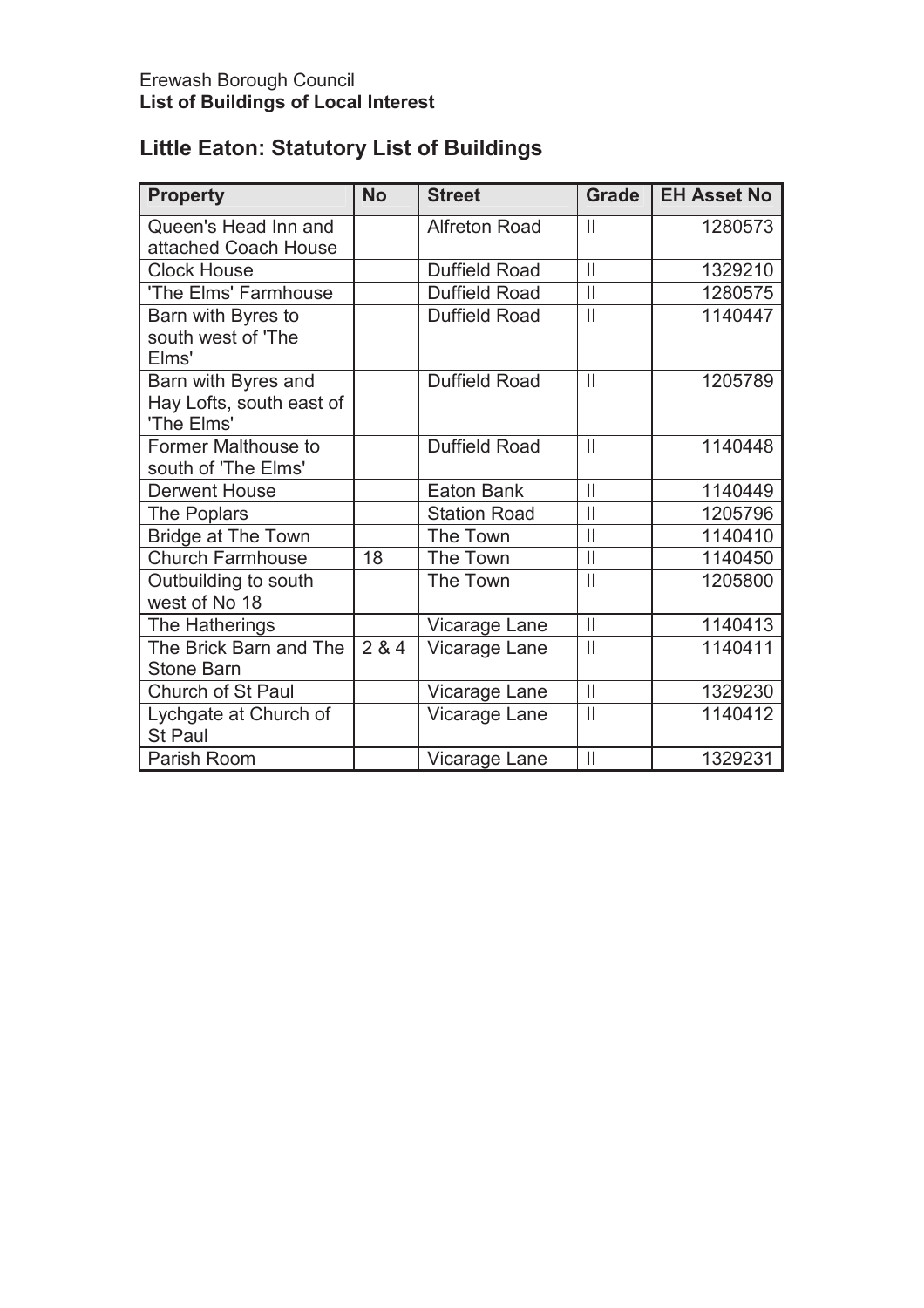| <b>Property</b> |
|-----------------|
|-----------------|

| Number   |                     | Easting        | 435387        |
|----------|---------------------|----------------|---------------|
| Street   | <b>Eaton Bank</b>   | Northing       | 342285        |
| Township |                     | Our Ref        | <b>LL/573</b> |
| Parish   | <b>Little Eaton</b> | <b>DCC Ref</b> |               |

| Easting        | 435387        |
|----------------|---------------|
| Northing       | 342285        |
| Our Ref        | <b>LL/573</b> |
| <b>DCC Ref</b> |               |

| Thesaurus Type |                   | Date              |      |
|----------------|-------------------|-------------------|------|
| <b>Broad</b>   | <b>Industrial</b> | Date range begins | 1700 |
| <b>Narrow</b>  | <b>Paper Mill</b> | Date range ends   | 1835 |

| Date              |      |
|-------------------|------|
| Date range begins | 1700 |
| Date range ends   | 1835 |

**Description** 

A paper mill, built before 1835. The mill is built of coursed squared stone beneath a gabled slate roof. The front elevation is three storeys tall and nine bays long. The first floor contains seven tall window openings with segmental heads and two blank bays. There is a massive circular red brick chimney.

The paper mill is named on Sanderson's map of 1835. Historic maps show that it remained in use until at least 1900, had fallen into disuse by 1921 and had been converted into a woollen mill by 1938.

Buildings that predate the reign of Queen Victoria are considered to have qualities of age that justify their inclusion on the Local List.

| Photograph |  |  |  |
|------------|--|--|--|
|            |  |  |  |
|            |  |  |  |
|            |  |  |  |
|            |  |  |  |
|            |  |  |  |
|            |  |  |  |
|            |  |  |  |
|            |  |  |  |
|            |  |  |  |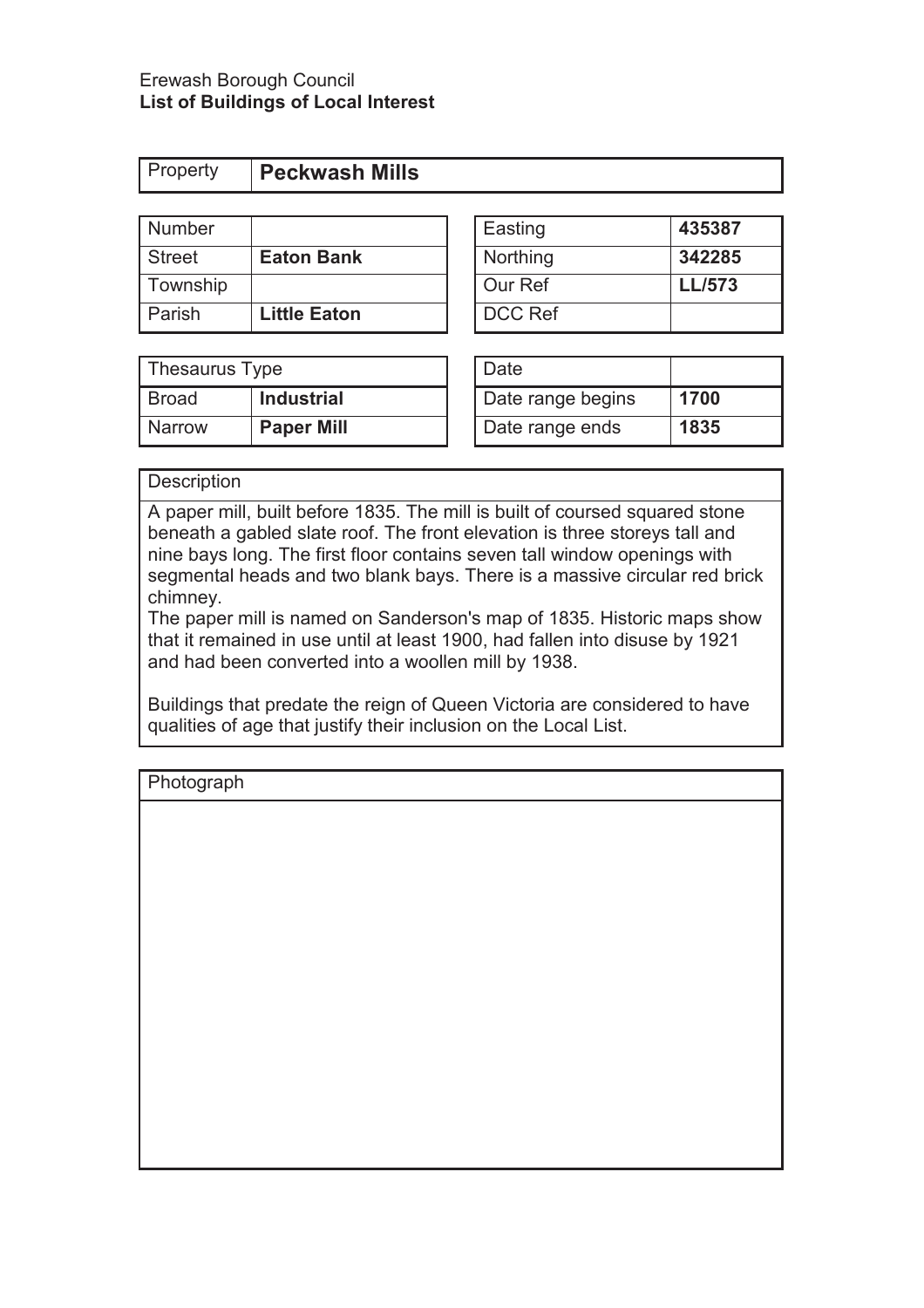Property **Edgehill** 

| <b>Number</b> |                     | Easting        | 435359        |
|---------------|---------------------|----------------|---------------|
| <b>Street</b> | <b>Eaton Bank</b>   | Northing       | 342753        |
| Township      |                     | Our Ref        | <b>LL/663</b> |
| Parish        | <b>Little Eaton</b> | <b>DCC Ref</b> |               |

| Thesaurus Type |                 | Date              | E <sub>19</sub> |
|----------------|-----------------|-------------------|-----------------|
| Broad          | <b>Domestic</b> | Date range begins | 1818            |
| <b>Narrow</b>  | <b>House</b>    | Date range ends   | 1818            |

| Easting  | 435359        |
|----------|---------------|
| Northing | 342753        |
| Our Ref  | <b>LL/663</b> |
| DCC Ref  |               |

| Date              | E19  |
|-------------------|------|
| Date range begins | 1818 |
| Date range ends   | 1818 |

#### **Description**

A house, built in 1818 for the Reverend James Ord of Langton Hall. Initially occupied by his son, James Pickering Ord. Later occupied by Henry Swingler JP DL of Eastwood & Swingler, iron founders. The house is built of coursed squared stone. The front elevation is three storeys tall. To the left is a large semicircular bay with castellated parapet. To the right is a large square bay with a balustered parapet.

The property is entered via an ornate red brick lodge and stone gate piers. Buildings that predate the reign of Queen Victoria are considered to have qualities of age that justify their inclusion on the Local List. This building may also possess some special historic interest due to its close historic association with Henry Swingler JP DL, a figure of local interest.

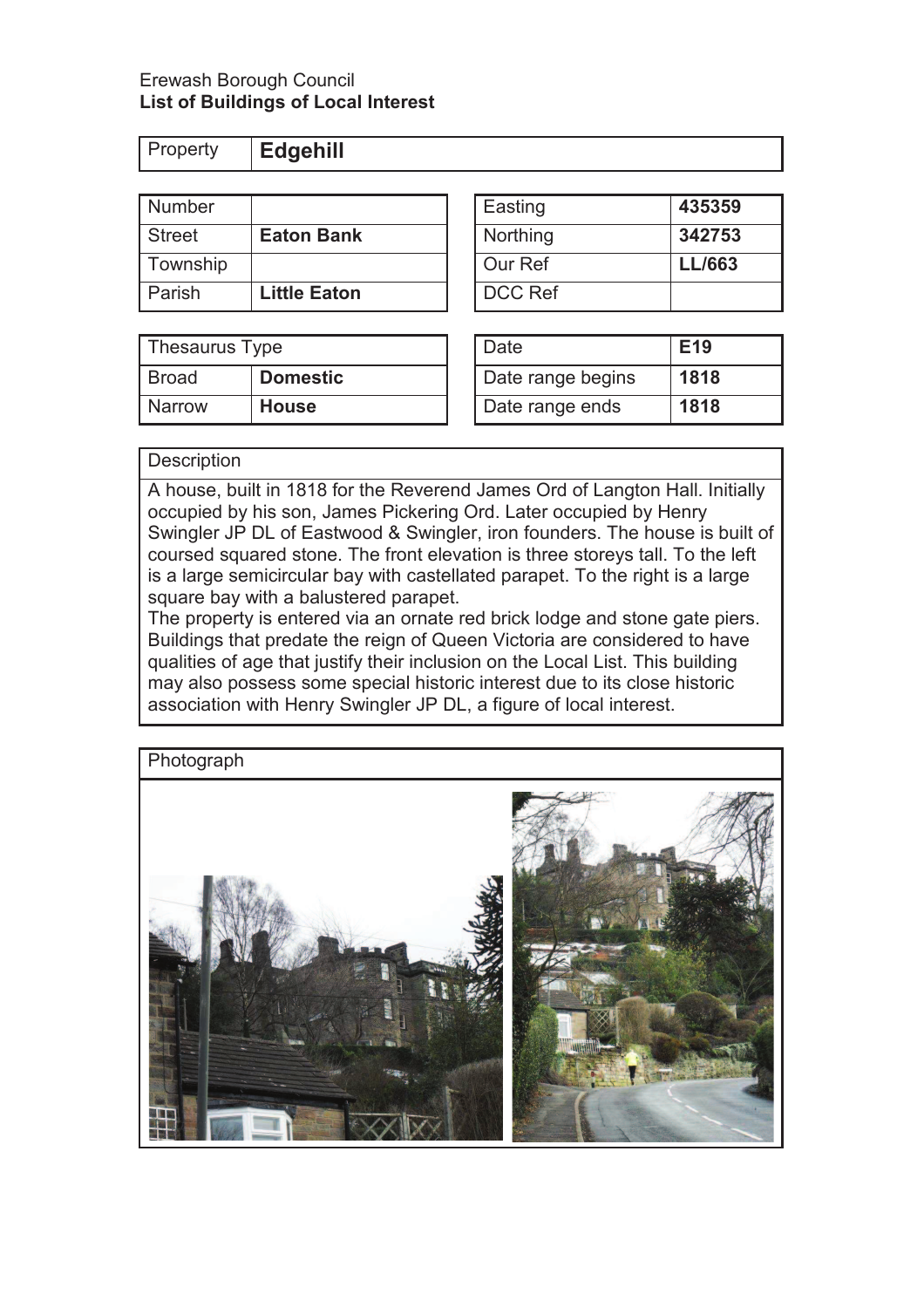| Property | 15 to 17 Rigga Lane |         |        |
|----------|---------------------|---------|--------|
|          |                     |         |        |
| Number   | 15 to 17            | Easting | 435586 |

| <b>Number</b> | <b>15 to 17</b>     | I Easting |
|---------------|---------------------|-----------|
| <b>Street</b> | <b>Rigga Lane</b>   | Northing  |
| Township      |                     | Our Ref   |
| Parish        | <b>Little Eaton</b> | DCC Ref   |

| <b>DCC Ref</b>    |                 |
|-------------------|-----------------|
| Date              | C <sub>19</sub> |
| Data ranga hagine | 1820            |

**Northing 242394** Township Our Ref **LL/665** 

| Thesaurus Type |                        | Date              | C <sub>19</sub> |
|----------------|------------------------|-------------------|-----------------|
| Broad          | <b>Domestic</b>        | Date range begins | 1820            |
| <b>Narrow</b>  | <b>Workers Cottage</b> | Date range ends   | 1850            |

| Date              | C <sub>19</sub> |
|-------------------|-----------------|
| Date range begins | 1820            |
| Date range ends   | 1850            |

## **Description**

A terrace of three workers' cottages, built to serve Peckwash Mills (qv). The terrace was between between 1820 and 1850. It is built of coursed squared stone beneath a hipped slate roof. The front elevation is three storeys tall. On the first floor, there are three tall window openings beneath squared lintels. On the second floor, two windows have been altered so that they break the eaves.

The appearance of this building on an early Victorian parish map indicates that it may have qualities of age that would justify its inclusion on the Local List.

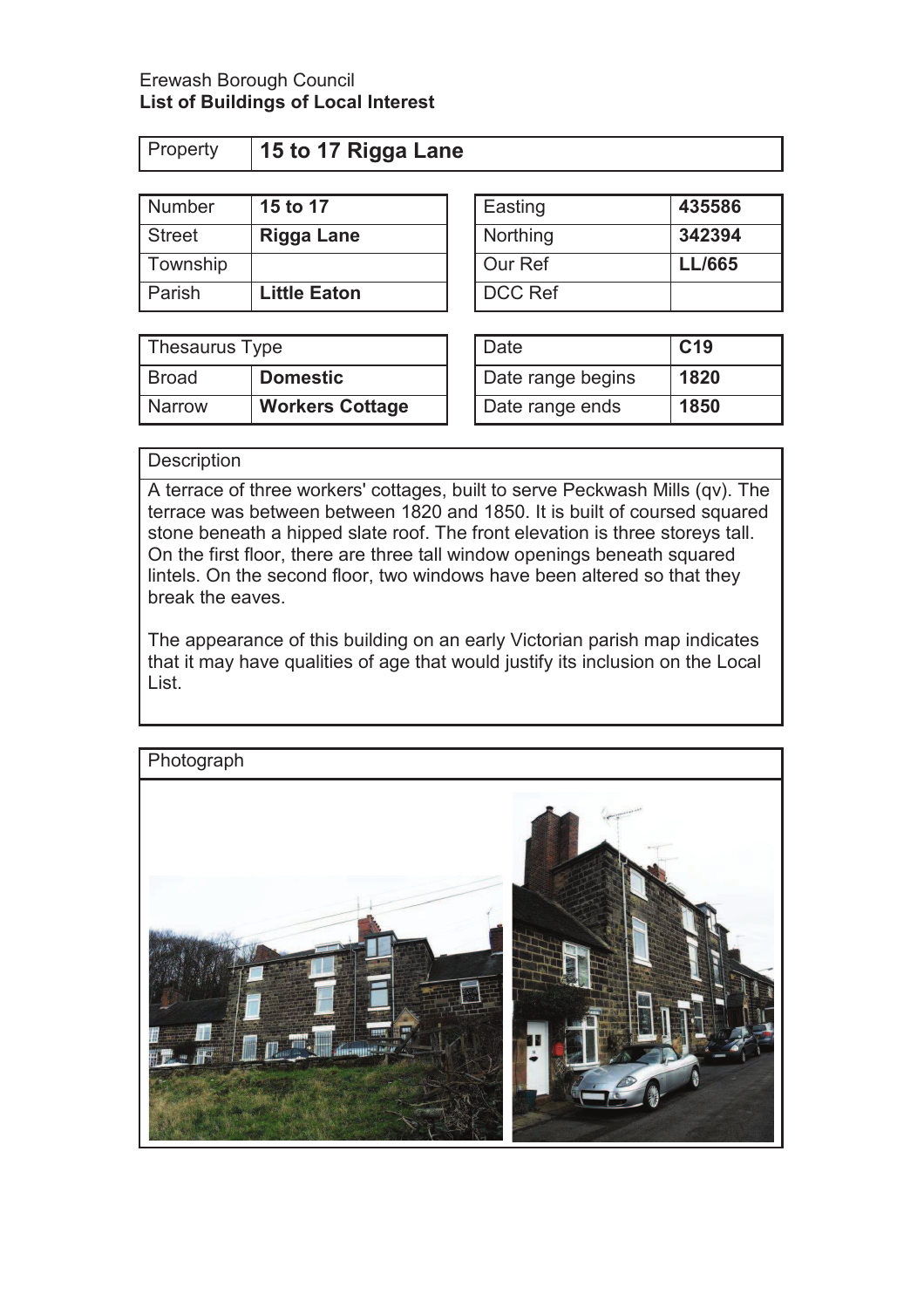| Property |
|----------|
|----------|

# Property **Farm building at 1 Brooks Hollow**

| Number        |                      | Easting  | 436207        |
|---------------|----------------------|----------|---------------|
| <b>Street</b> | <b>Brooks Hollow</b> | Northing | 341459        |
| Township      |                      | Our Ref  | <b>LL/666</b> |
| Parish        | <b>Little Eaton</b>  | DCC Ref  |               |

| Easting  | 436207        |
|----------|---------------|
| Northing | 341459        |
| Our Ref  | <b>LL/666</b> |
| DCC Ref  |               |

| Thesaurus Type |                     | Date              |      |
|----------------|---------------------|-------------------|------|
| <b>Broad</b>   | <b>Agricultural</b> | Date range begins | 1066 |
| <b>Narrow</b>  | <b>Cow house</b>    | Date range ends   | 1633 |

| Date              |      |
|-------------------|------|
| Date range begins | 1066 |
| Date range ends   | 1633 |

### **Description**

A farm building, probably a cow house. Possibly built in the early seventeenth century. The building is constructed around a pair of cruck trusses. The walls are of coursed dressed stone, partly rebuilt in red brick, beneath a gabled plain tile roof. The roadside elevation features a door and two shuttered openings at its left hand end. The gable end features a shuttered opening beneath a loft door.

Buildings that predate c.1700 (the "brick threshold") are considered to have qualities of age that strongly justify their inclusion on the Local List.